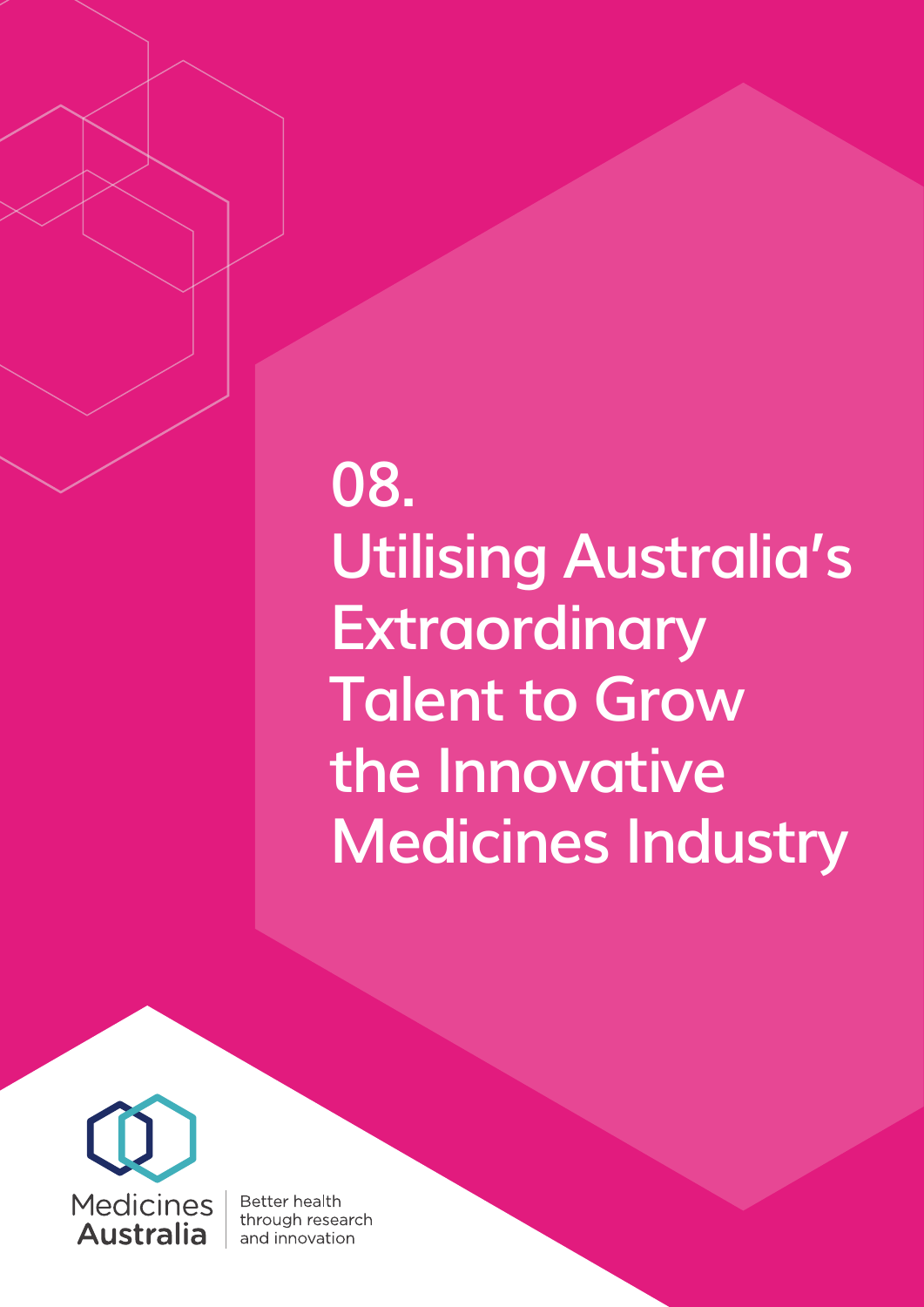## **Workforce Development**

### **Investing in the capabilities of Australia's innovative medicines industry will deliver more jobs and new medicines that can save lives.**

Australia's future prosperity will rely on science, technology, engineering and mathematics (STEM) – disciplines that are at the core of innovation. STEM qualified employees are the core drivers of innovation and are fundamental for businesses which rely on STEM graduates to remain competitive and their expertise will continue to facilitate and sustain economic growth.

### **Objectives**

Medicines Australia strongly supports the Australian Government implementing the following measures to boost our future competitiveness and help create high-skill jobs:

- Supporting the medicines industry, as well as the education, training and research sectors towards new growth through a comprehensive plan.
- Ensuring that Australia has a suitably skilled and adaptable workforce to supply people qualified in science, technology, engineering and mathematics (STEM) in response to demand.
- Working with the medicines industry and the education, training and research system to better align training and industry needs.

Australia's medicines industry is currently one of Australia's major innovative industries, and consists of research, manufacturing, marketing and sales arms. It is an integral part our knowledge intensive economy. The jobs the medicines industry creates have high wages and require a workforce with diverse skills and educational levels. Even more importantly, the industry helps to save lives and improve health care outcomes.<sup>1</sup>

- Investing and supporting further investment in the innovative medicines sector to continue to drive the demand for high-skills jobs.
- Reducing employment barriers through initiatives targeted to (but not

limited to): people of Aboriginal and Torres Strait Islander backgrounds, people with a disability, women, and people from diverse cultural backgrounds.

**The strength of the innovative medicines industry depends on the talent of the people within it and their skills and knowledge.**

### **Key Fact: The medicines industry employs around 24,602 Australians, many of which are highly skilled jobs, with above average incomes.**

**The innovative medicines industry is made up of three inter-related areas:**



**Pharmaceuticals:** Researching, developing and distributing medicines to treat illness or disease.



**Vaccines:** Researching, developing and distributing vaccines to prevent illness

# and disease.

**Biotechnology:** Researching, developing and distributing biological medicines using biotechnology techniques.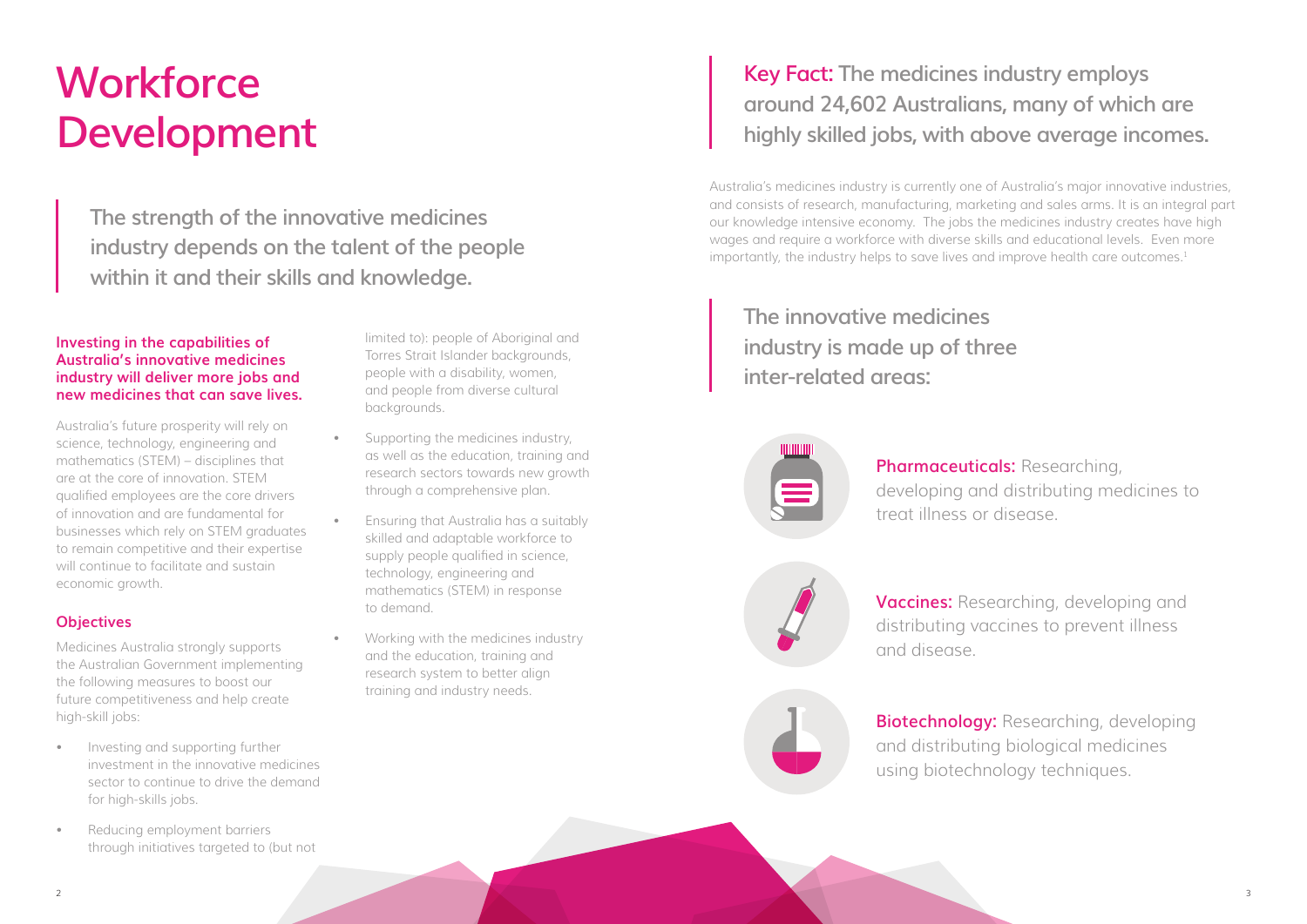Despite the negative impact on the value of pharmaceutical exports observable in Figure 1, the trend for exports has increased since the low of mid-2015 and continues to grow. As an Australian produced export, pharmaceutical products continue to grow by approximately 16% over the past few years.

There is growing demand for products from Australia's advanced manufacturing plants, such as AstraZeneca (see Example Case 1). Innovative pharmaceutical companies will invest to establish plants in response to a range of environmental, political,

economic and regulatory characteristics of a country. In 2016, Australia was ranked fifth of 54 nations in terms of biotechnology innovation by the Scientific American Worldview which is based on scores for productivity; intellectual property (IP) protection; intensity; enterprise support; education and workforce; infrastructure and research and development drivers; and policy and stability of government. Such facilities support highly qualified science, technology, engineering and mathematics (STEM) jobs, and associated economic benefits in Australia.

The Australian Government, through its 2014 Industry Innovation and Competitiveness Agenda<sup>3</sup> has identified four areas of key interest:

As demonstrated above, in 2016 the innovative medicines industry in Australia supported approximately 22,900 FTE jobs. More than half of those were roles directly employed in the industry. The vast majority of these roles were highly skilled positions, which is reflective of the broader changes to Australia's economy over the decade. Approximately 80% of pharmaceutical company employees had attained a bachelor's degree or higher, much higher than the economy-wide average.

In addition to the manufacturing of products, the medicines industry not only require labour and capital, it also needs

input in the form of goods and services from other industries. The demand from the medicines industry for such input creates jobs for other industries and suppliers, supporting many more thousands of indirect jobs. Many of these are niche regulatory and reimbursement consulting services for medicines companies. Other indirect jobs supported include those in specialist services equipment suppliers: for example, suppliers of containers, labels and advanced manufacturing equipment.

Medical technologies and pharmaceuticals were one of five sectors where industry growth centres were established in the wake of the 2014 report. Medicines Australia welcomes the identification of the innovative medicines industry as a key priority area. Australia has many

advantages that make us competitive: skilled workers, world-standard liveability, high-quality infrastructure and proximity to Asia. But these resources must be connected if we are to grow the innovative medicines industry.

Source: Medicines Australia member economic survey (2017)

### **Challenge: Securing the high-growth industries of the future.**

### **Figure 1: Workforce profile of Medicines Australia member companies.**





### **Jobs supported (FTE)**

### **12,000 - Direct 10,900 - Indirect**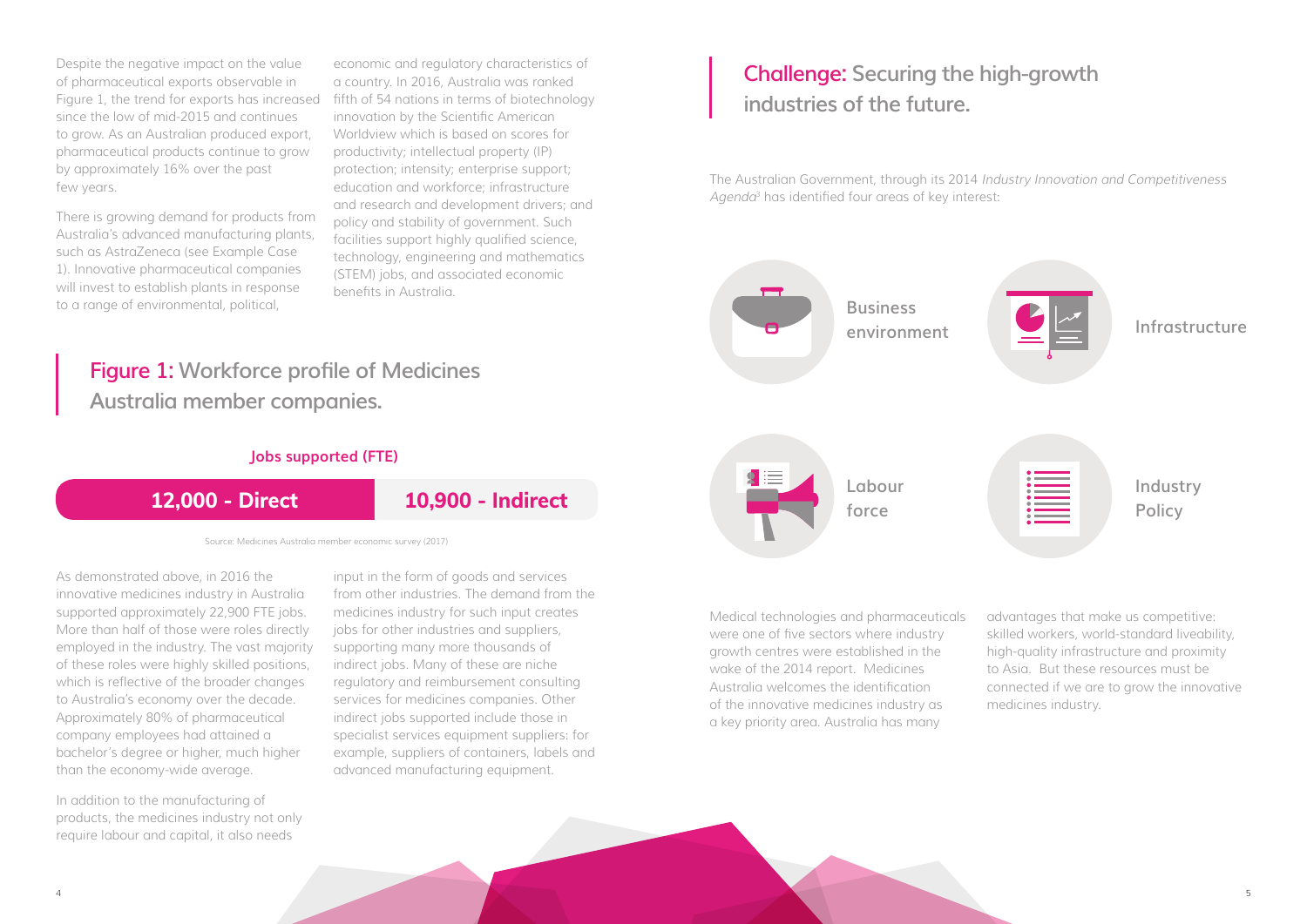Supporting the transition of manufacturing capabilities from traditional strengths to new growth areas will require a long-term shared plan. Globally, the pharmaceutical market is expected to exceed \$1.5 trillion by 2023 growing at a compound annual growth rate of 3–6% over the next five years<sup>4</sup> in response to urgent needs to help those suffering from chronic diseases.

There is an enormous economic opportunity for Australia to develop and manufacture the new drugs that will meet the future health needs and deliver better health outcomes for patients.

Australia has extraordinary capabilities, but to be able to successfully translate cutting-edge research into real health and economic outcomes requires successful implementation of a long-term plan.

Collaboration with industry and other key stakeholders has, and will continue to lead to more translational research, increased levels of manufacturing, increased exports and greater health and economic outcomes. The number of high skills and high wage jobs that can be created in the future will largely depend on how much growth occurs as a result of planning and collaboration with industry.

> **Realising the full potential of the medicines industry will rely on facilitation of the innovative process from initial discoveries into the marketplace. The development**

research and innovation. Likewise, the university sector should consider how to best collaborate with the business sector to investigate commercially focused research.

**of better links between business, research institutions and universities has been outlined as a key Australian Government objective.** This will not be easy to achieve. Numerous Government reviews over the last decade have highlighted the urgent need to improve the links between Australian industry and higher education. Very little improvement in these links has been reported over the same period of time. The university sector's capabilities in particular, will need to be harnessed in business-led Collaboration in Research & Development between Universities and Industry has over the last few years not been as strong as we would expect, reflecting a year on year average growth rate of -0.07% from 2007 to 2017. However, there are positives and areas we can seek to improve on. As of 2016 our yearly index of 4.27% was and continues to be well above the world median of 3.42%. Medicines Australia welcomes the commitment to the ongoing development of collaboration by the Australian Government which will ensure our full potential can be realised.

### **Solution: Development of a long-term growth plan for the medicines industry.**

### **Challenge: Low levels of collaboration between universities and business.**



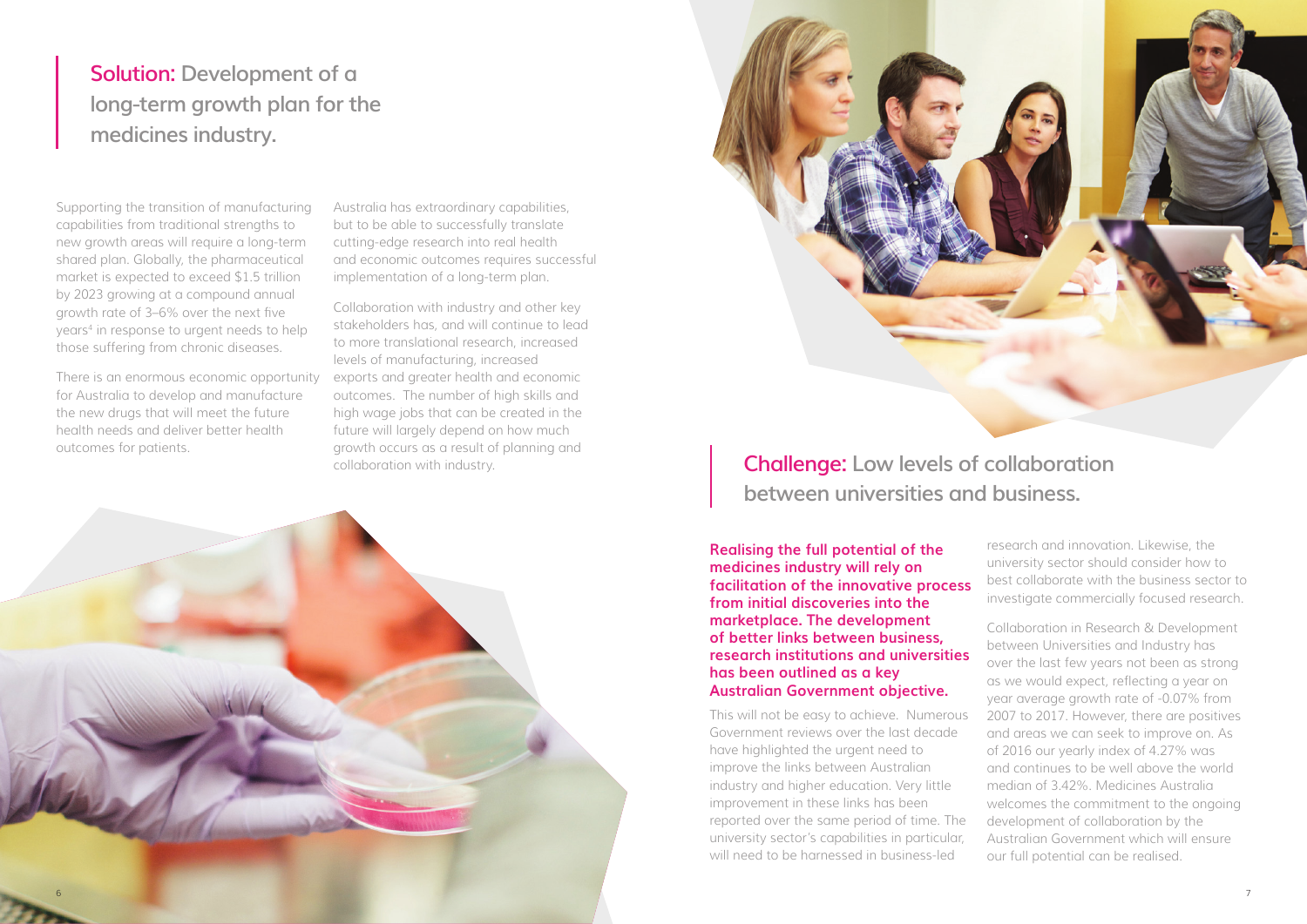**As the Australian Government has identified, transitioning successfully from the mining investment boom to a more diversified economy will rely on job creation in more knowledge intensive sectors.** 

Medicines Australia notes that the Australian Government believes that this rebalancing presents an opportunity to promote young Australians into growing sectors of the economy through new internship arrangements and PhD students through industry placements. Medicines Australia welcomes a number of specific commitments made by the Australian Government:

- Commitment to 250,000 new jobs for young Australians over the next five years.
- Youth Jobs Path Program with up to 10 industry led job pathway programs to better target the training and internship experiences for young people.
- An additional 1,955 scholarships in 2019, valued at up to \$18,000 each, for students undertaking Science, Technology, Engineering, Mathematics, Health and Agriculture tertiary qualifications—more than doubling the 1,200 scholarships previously available under the Rural and Regional Enterprise Scholarships announced in the 2017-18 Budget.
- 1200 undergraduate, postgraduate and Vocational Education and Training (VET) students to undertake a STEM qualification and internship as part of the Rural and Regional Enterprise.
- Over \$64.0 million to fund early learning and school STEM initiatives under the Inspiring all Australians in Digital Literacy and STEM measure.
	- The Australian Government is providing \$28.2 million from 2016-17 to 2019-20 to support more women in STEM careers which will support 1400 new industry-based internships for PhD researchers, with a focus on supporting more women in science, technology, engineering, or mathematical (STEM) disciplines. The program will also promote collaboration between universities and industry by providing PhD researchers the opportunities to gain the skills required by industry.
- \$1.9 billion in 2019-20 to universities to support research and research training through performance-based funding formulae.

A growing body of research predicts that the areas of future job growth will require people with higher levels of skills and education, including with skills in science, technology, engineering and mathematics (STEM). This includes research produced by the Committee for Economic Development (CEDA) on Australia's future workforce which suggests that around 5 million Australian jobs will likely be replaced by computers over the next 1-15 years.<sup>5</sup>

In Australia, women comprise around one quarter of the STEM workforce and 75% of the fasting growing industries will require stem skills. The Australian Bureau of Statistics (ABS) reports that the labour force participation rate for people with disability in 2009 was only 54%, close to half the rate for people without disability (83%).<sup>6</sup>

The medicines industry recognises the need for initiatives that assist researchers to develop necessary experience to equip them for collaborative research opportunities with business.

Mechanisms such as internships, scholarships, graduate intake programmes, industry-based research placements are

all needed. In addition, specific solutions to overcome emerging areas of skills gaps are important to consider as part of future planning with State Governments. As illustrated in the case study above, some State Governments are moving to better align education and training programmes with industry needs.

Consistent with the Australian Government's research, CEDA also predict that medical technologies and pharmaceuticals are sectors that have major growth potential. In the future, the skills associated with idea generation and translation to the development of new medicines will be increasingly important.

Data also suggests that in 2011, Aboriginal and Torres Strait Islander people were less likely to be participating in the labour force than non-Indigenous people by a gap of 20.5%.7

**Solution: Working with the medicines industry and the education, training and research system to better align training and industry needs.**

### **Challenge: Reducing barriers to employment and driving technological innovation.**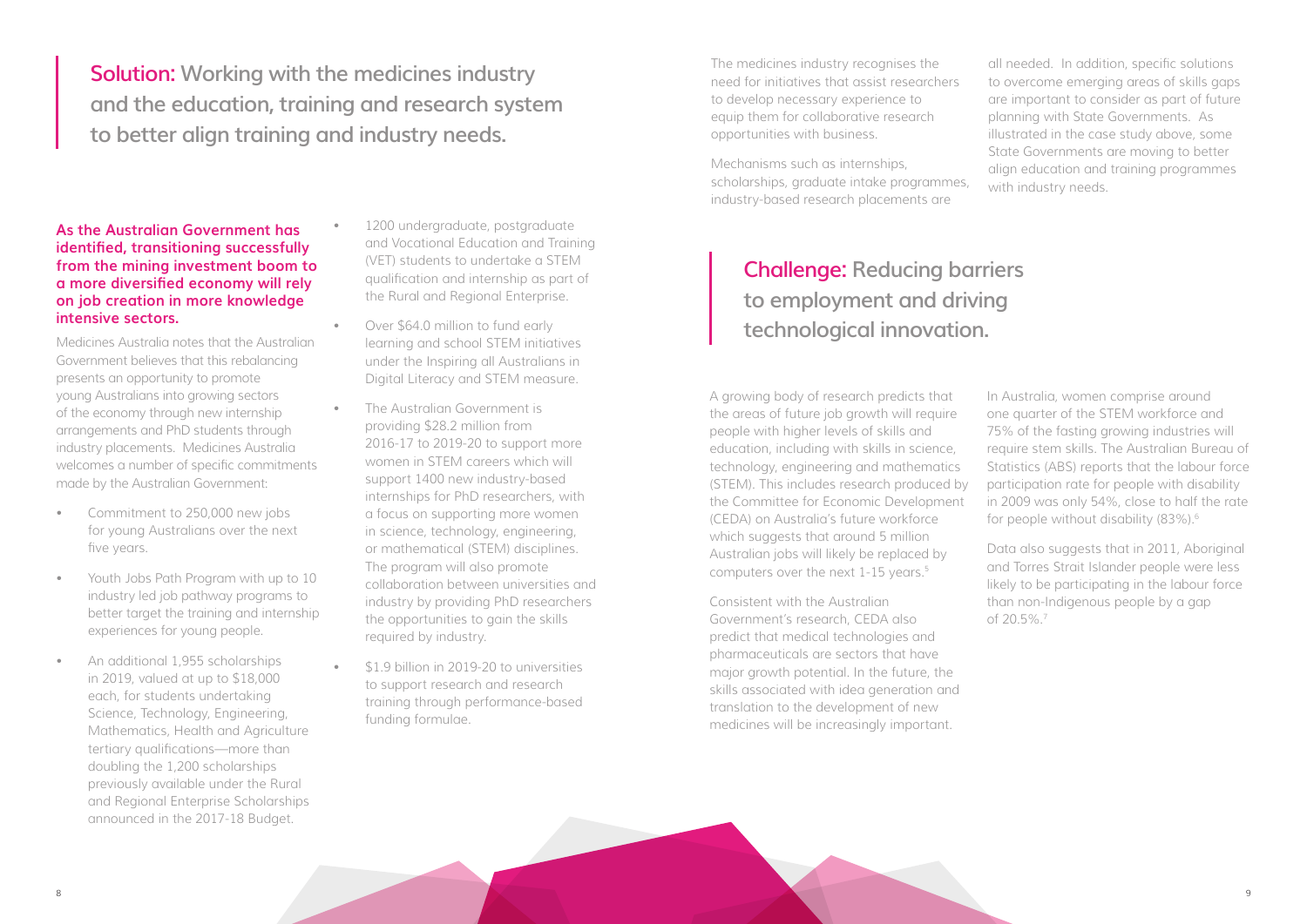Government policies that work and investments are needed to create a job market that is accessible to people where employment barriers exist, such as people of Aboriginal and Torres Strait Islander backgrounds, people with a disability, women, and people from diverse cultural backgrounds.

The Australian Government's stated commitments to increasing the diversity of the STEM workforce and implementing measures to improve indigenous employment outcomes are welcomed by Medicines Australia.

The Pharma Australia Gender Equity Special Interest Group of Medicines Australia, known as PAGE, brings together 18 pharmaceutical companies who are focused on a 2019 action plan to deliver initiatives that support both women and men to do their best work, in an environment of support, collaboration and trust for everyone.

**Based on a detailed industry data analysis and with input from a cross section of almost 50 industry leaders, the PAGE group is delivering a focused program designed to boost gender equity. The program focuses on:**

For Australia to reach its true potential we Despite this, barriers still exist in some example to the state of the success on gender issues. need an economy that empowers women and provides opportunity for men and women to equally thrive.

The Australian pharmaceutical industry is an employer of choice for women, with 60% of our workforce made up by women. Our industry like-for-like pay gap of 2.4% is relatively low when compared to the general market and we have a strong pipeline of female talent coming through the ranks $8$ 

- Mainstreaming flexible working solutions for everyone.
- Adopting a rigorous approach to achieving and sustaining pay equity.
- Improving the parental leave experience for all working families

# To make this happen, the group have

conducted a detailed assessment to determine where policies across these three core areas can be improved; and producing best practice guiding principles that enable companies to enact change.

The baseline is commercially realistic, but with sufficient flexibility to drive impact and change at the industry level. Additional stretch targets have been identified to encourage leadership across all domains.

Our industry leaders will regroup by the end of 2019 to assess the progress made, how collaborating at an industry level has supported individual companies and how the sector can build on this program in 2020 and beyond. PAGE's intention is to incorporate a broader focus on diversity and inclusion after

Despite this, barriers still exist in some organisations - particularly in key pay gap areas, flexible working arrangements, and support for parental leave. While women comprise 60% of the workforce across the sector, men make up 66% of Head of Organization roles.

**The goal of our industry is to lead the nation in being an industry that is known for equity.** 

**Solution: Targeted policies to increase employment participation in sectors of future growth.**

### **Challenge: Creating a work environment where men and women equally thrive.**

### **Solution: Industry collaboration to raise the tide on gender equity.**